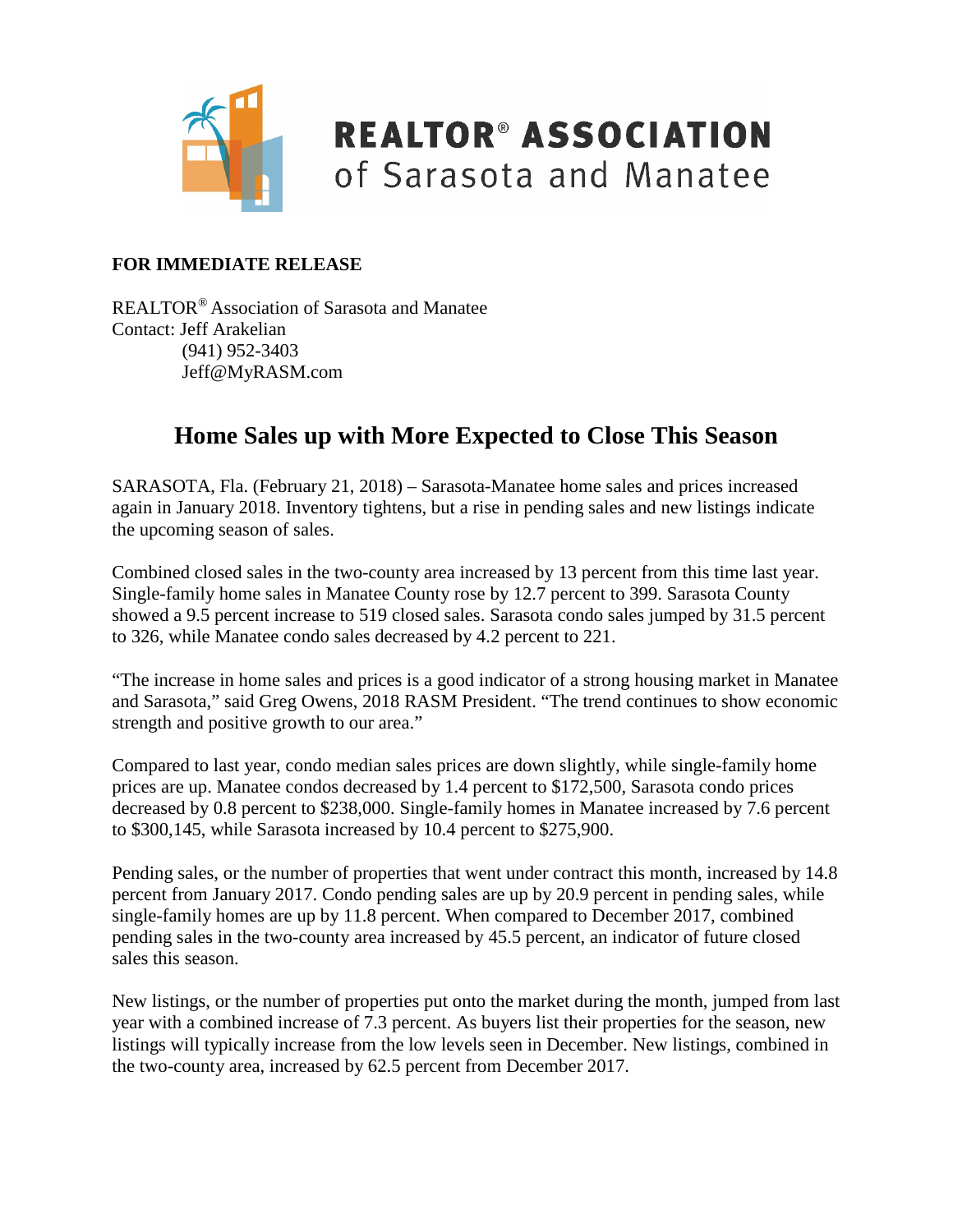Inventory is tight at the start of this year, with an overall 3.8 percent decrease from January 2016. Manatee County single-family homes showed a 2.1 percent decrease and Sarasota a 7.6 percent decrease from last year. Condo inventory stayed the same in Sarasota, while Manatee decreased by 2.2 percent.

For the most part, the month's supply of inventory is at a lower level than it was this time last year. Sarasota condos stay close to a balanced market with a 5.3-month supply, while Manatee condos are at a 4.5-month supply. Manatee County single-family homes are at a 4.2-month supply and Sarasota single-family homes are at a 4.1-month supply.

Monthly reports are provided by Florida REALTORS® with data compiled from My Florida Regional Multiple Listing Service. For comprehensive statistics dating back to 2005, visit [www.MyRASM.com/statistics.](http://www.myrasm.com/statistics)

###

#### **About REALTOR® Association of Sarasota and Manatee**

The REALTOR® Association of Sarasota and Manatee (RASM) is the largest real estate trade association in Sarasota and Manatee counties, serving over 6,500 members. RASM provides technology, training, networking and business support to members, and supports a healthy real estate market by upholding high professional and ethical standards through a Code of Ethics, ongoing education and certification programs. As the advocate for the real estate brokerage industry, RASM is the Voice for Real Estate® in the Sarasota/Manatee region. For more information, call (941) 952-3400 or visit [www.myrasm.com.](http://www.myrasm.com/)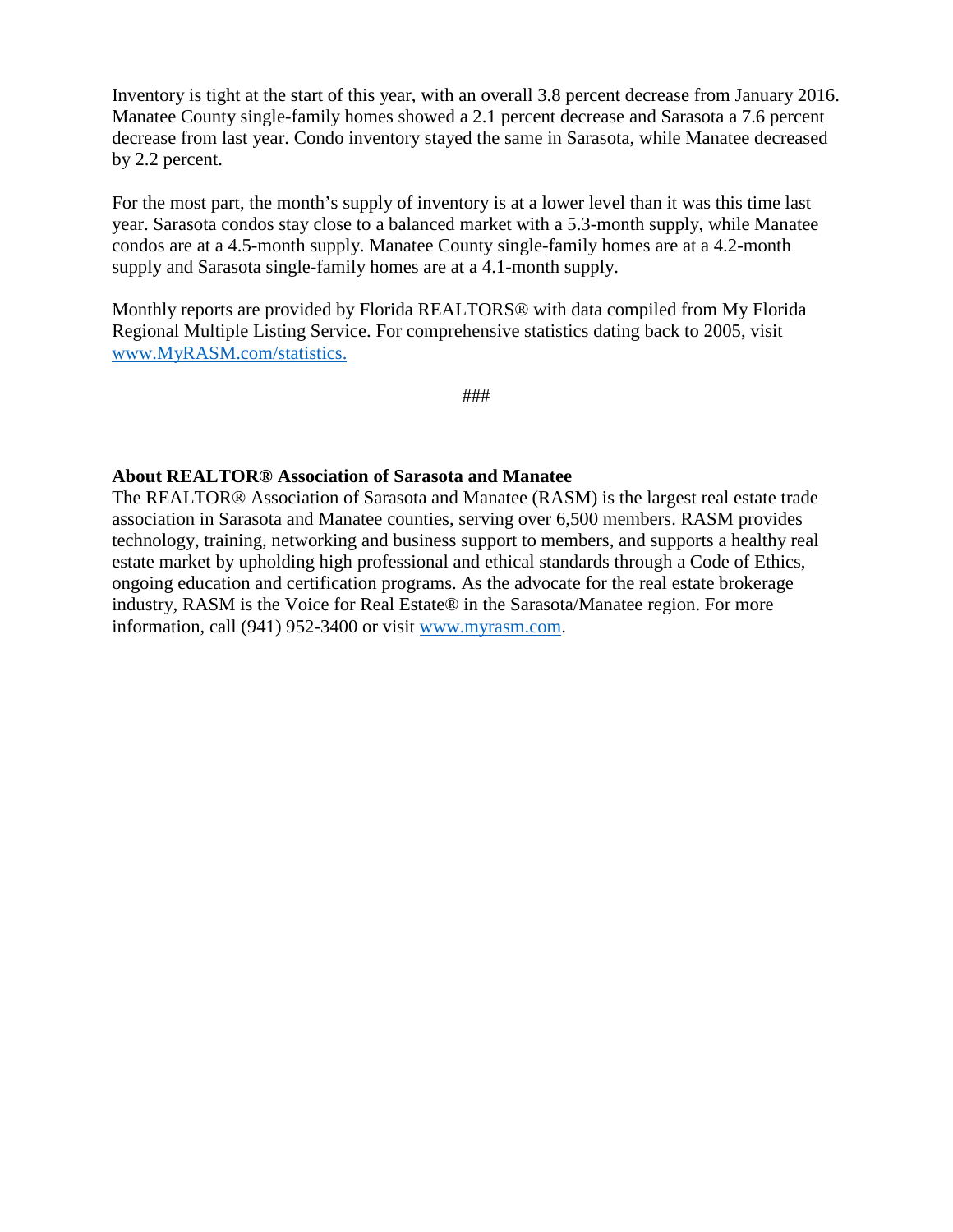#### Monthly Market Summary - January 2018 Manatee County Single Family Homes





**Median Sale Price**

**Median Sale Price** 

**Closed Sales**

**Inventory**

| January 2018    | January 2017    | Percent Change<br>Year-over-Year |
|-----------------|-----------------|----------------------------------|
| 399             | 354             | 12.7%                            |
| 114             | 91              | 25.3%                            |
| \$300,145       | \$279,000       | 7.6%                             |
| \$386,987       | \$359,590       | 7.6%                             |
| \$154.4 Million | \$127.3 Million | 21.3%                            |
| 95.6%           | 95.2%           | 0.4%                             |
| 47 Days         | 50 Days         | $-6.0%$                          |
| 93 Days         | 103 Days        | $-9.7%$                          |
| 628             | 515             | 21.9%                            |
| 830             | 748             | 11.0%                            |
| 768             | 715             | 7.4%                             |
| 2,229           | 2,277           | $-2.1%$                          |
| 4.4             | 4.5             | $-2.2%$                          |
|                 |                 |                                  |

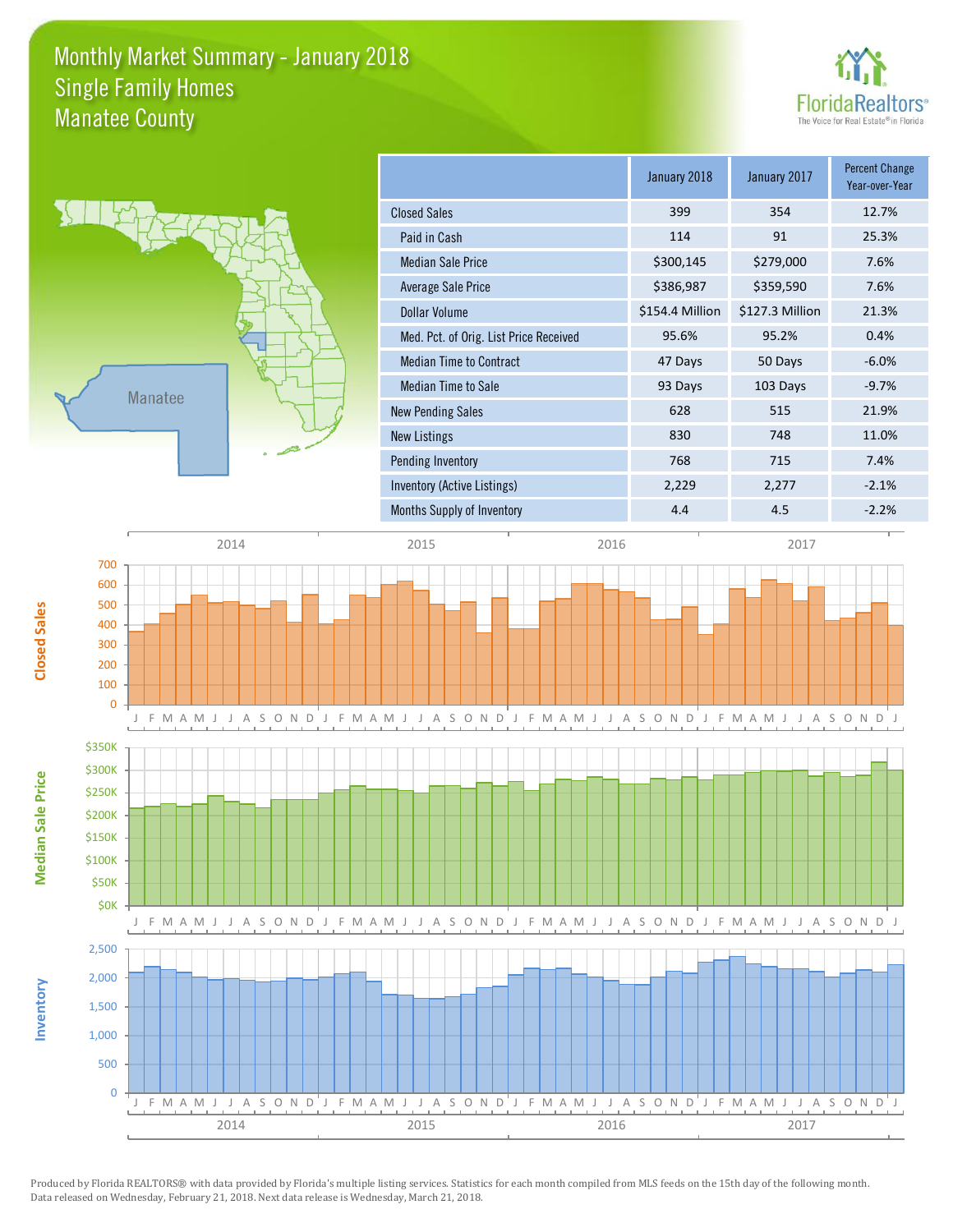### Monthly Market Summary - January 2018 Sarasota County Single Family Homes





**Median Sale Price**

Median Sale Price

**Closed Sales**

**Inventory**

|                                        | January 2018    | January 2017    | Percent Change<br>Year-over-Year |
|----------------------------------------|-----------------|-----------------|----------------------------------|
| <b>Closed Sales</b>                    | 519             | 474             | 9.5%                             |
| Paid in Cash                           | 229             | 196             | 16.8%                            |
| <b>Median Sale Price</b>               | \$275,900       | \$250,000       | 10.4%                            |
| Average Sale Price                     | \$365,593       | \$352,507       | 3.7%                             |
| <b>Dollar Volume</b>                   | \$189.7 Million | \$167.1 Million | 13.6%                            |
| Med. Pct. of Orig. List Price Received | 95.0%           | 95.2%           | $-0.2%$                          |
| <b>Median Time to Contract</b>         | 46 Days         | 41 Days         | 12.2%                            |
| Median Time to Sale                    | 86 Days         | 90 Days         | $-4.4%$                          |
| <b>New Pending Sales</b>               | 765             | 731             | 4.7%                             |
| New Listings                           | 1,165           | 1,110           | 5.0%                             |
| Pending Inventory                      | 947             | 981             | $-3.5%$                          |
| Inventory (Active Listings)            | 3,008           | 3,254           | $-7.6%$                          |
| Months Supply of Inventory             | 4.5             | 5.0             | $-10.0%$                         |

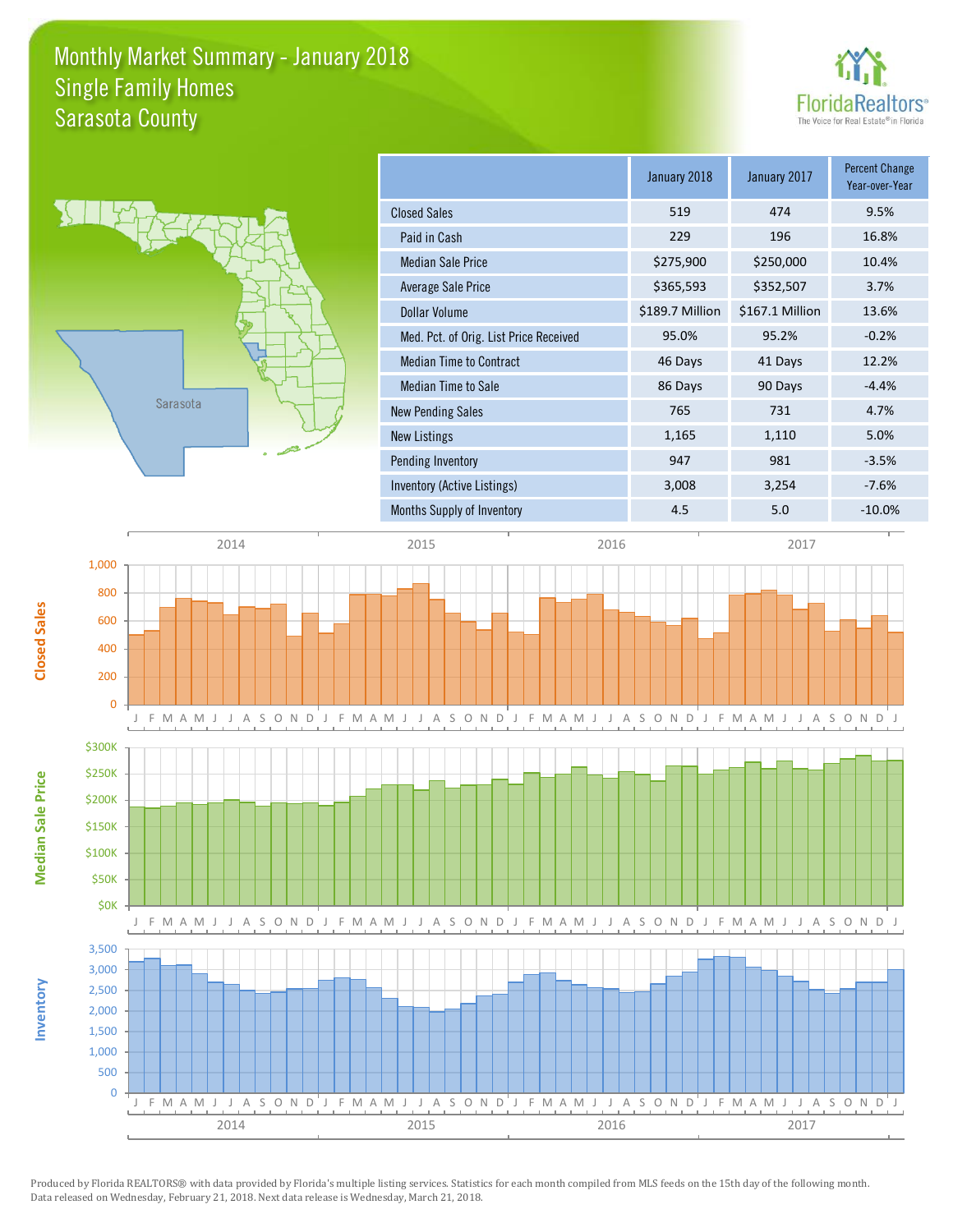### Monthly Market Summary - January 2018 Manatee County Townhouses and Condos





**Median Sale Price**

**Median Sale Price** 

**Closed Sales**

**Inventory**

|                                        | January 2018   | January 2017   | <b>Percent Change</b><br>Year-over-Year |
|----------------------------------------|----------------|----------------|-----------------------------------------|
| <b>Closed Sales</b>                    | 160            | 167            | $-4.2%$                                 |
| Paid in Cash                           | 92             | 109            | $-15.6%$                                |
| <b>Median Sale Price</b>               | \$172,500      | \$175,000      | $-1.4%$                                 |
| <b>Average Sale Price</b>              | \$219,060      | \$203,160      | 7.8%                                    |
| <b>Dollar Volume</b>                   | \$35.0 Million | \$33.9 Million | 3.3%                                    |
| Med. Pct. of Orig. List Price Received | 95.1%          | 94.8%          | 0.3%                                    |
| <b>Median Time to Contract</b>         | 41 Days        | 32 Days        | 28.1%                                   |
| <b>Median Time to Sale</b>             | 84 Days        | 81 Days        | 3.7%                                    |
| <b>New Pending Sales</b>               | 281            | 251            | 12.0%                                   |
| <b>New Listings</b>                    | 391            | 392            | $-0.3%$                                 |
| <b>Pending Inventory</b>               | 340            | 294            | 15.6%                                   |
| Inventory (Active Listings)            | 1,026          | 1,049          | $-2.2%$                                 |
| <b>Months Supply of Inventory</b>      | 5.0            | 4.8            | 4.2%                                    |
|                                        |                |                |                                         |

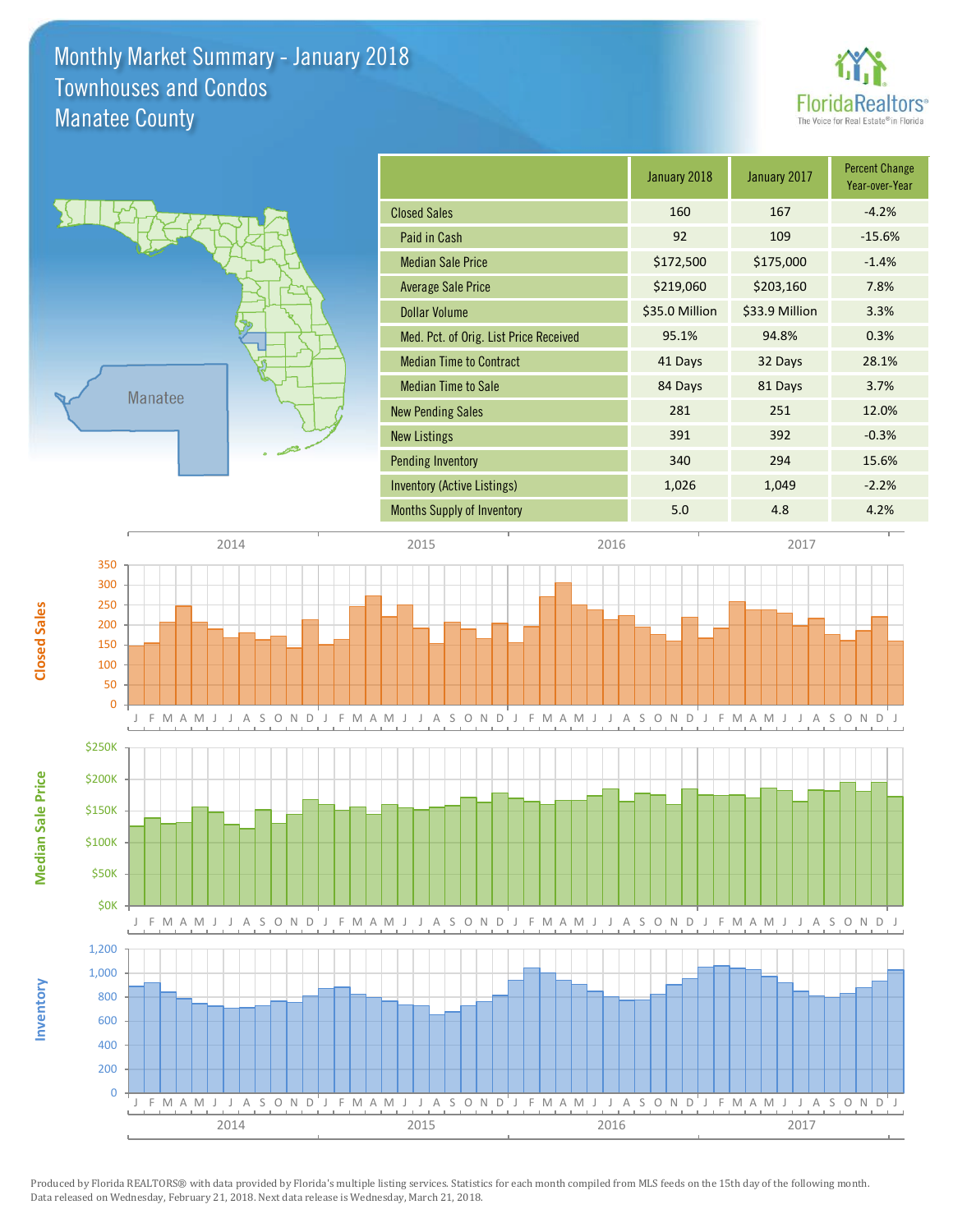### Monthly Market Summary - January 2018 Sarasota County Townhouses and Condos





| 326<br>248<br>31.5%<br><b>Closed Sales</b><br>194<br>25.2%<br>Paid in Cash<br>155<br>\$238,000<br>\$239,900<br>$-0.8%$<br><b>Median Sale Price</b><br>\$484,342<br>\$439,711<br>10.2%<br><b>Average Sale Price</b><br>\$157.9 Million<br>\$109.0 Million<br>44.8%<br>Dollar Volume<br>Med. Pct. of Orig. List Price Received<br>96.3%<br>95.3%<br>1.0%<br>$-20.8%$<br><b>Median Time to Contract</b><br>42 Days<br>53 Days<br><b>Median Time to Sale</b><br>93 Days<br>97 Days<br>$-4.1%$<br>26.8%<br>478<br>377<br><b>New Pending Sales</b><br>625<br>12.6%<br>555<br><b>New Listings</b><br>570<br>484<br>17.8%<br><b>Pending Inventory</b><br>0.0%<br>1,794<br>1,794<br>Inventory (Active Listings)<br><b>Months Supply of Inventory</b><br>5.9<br>5.5<br>$-6.8%$ | January 2018 | January 2017 | <b>Percent Change</b><br>Year-over-Year |
|----------------------------------------------------------------------------------------------------------------------------------------------------------------------------------------------------------------------------------------------------------------------------------------------------------------------------------------------------------------------------------------------------------------------------------------------------------------------------------------------------------------------------------------------------------------------------------------------------------------------------------------------------------------------------------------------------------------------------------------------------------------------|--------------|--------------|-----------------------------------------|
|                                                                                                                                                                                                                                                                                                                                                                                                                                                                                                                                                                                                                                                                                                                                                                      |              |              |                                         |
|                                                                                                                                                                                                                                                                                                                                                                                                                                                                                                                                                                                                                                                                                                                                                                      |              |              |                                         |
|                                                                                                                                                                                                                                                                                                                                                                                                                                                                                                                                                                                                                                                                                                                                                                      |              |              |                                         |
|                                                                                                                                                                                                                                                                                                                                                                                                                                                                                                                                                                                                                                                                                                                                                                      |              |              |                                         |
|                                                                                                                                                                                                                                                                                                                                                                                                                                                                                                                                                                                                                                                                                                                                                                      |              |              |                                         |
|                                                                                                                                                                                                                                                                                                                                                                                                                                                                                                                                                                                                                                                                                                                                                                      |              |              |                                         |
|                                                                                                                                                                                                                                                                                                                                                                                                                                                                                                                                                                                                                                                                                                                                                                      |              |              |                                         |
|                                                                                                                                                                                                                                                                                                                                                                                                                                                                                                                                                                                                                                                                                                                                                                      |              |              |                                         |
|                                                                                                                                                                                                                                                                                                                                                                                                                                                                                                                                                                                                                                                                                                                                                                      |              |              |                                         |
|                                                                                                                                                                                                                                                                                                                                                                                                                                                                                                                                                                                                                                                                                                                                                                      |              |              |                                         |
|                                                                                                                                                                                                                                                                                                                                                                                                                                                                                                                                                                                                                                                                                                                                                                      |              |              |                                         |
|                                                                                                                                                                                                                                                                                                                                                                                                                                                                                                                                                                                                                                                                                                                                                                      |              |              |                                         |
|                                                                                                                                                                                                                                                                                                                                                                                                                                                                                                                                                                                                                                                                                                                                                                      |              |              |                                         |



**Closed Sales**

Produced by Florida REALTORS® with data provided by Florida's multiple listing services. Statistics for each month compiled from MLS feeds on the 15th day of the following month. Data released on Wednesday, February 21, 2018. Next data release is Wednesday, March 21, 2018.

2014 2015 2016 2017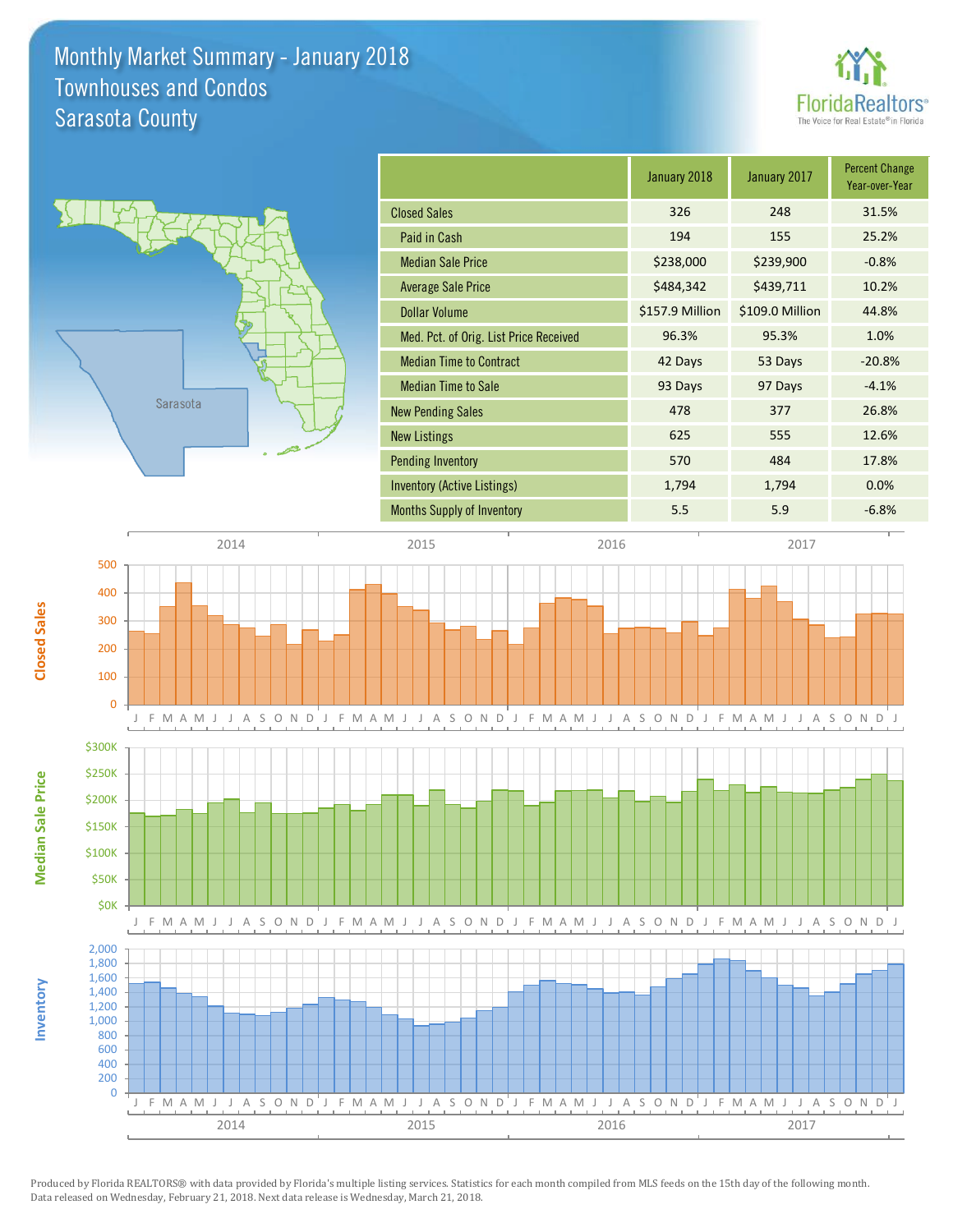

## **REALTOR® ASSOCIATION** of Sarasota and Manatee

## **Expanded Statistical Report**

# Sarasota and Manatee Counties January 2018

For more detailed reports, visit http://www.MyRASM.com/statistics/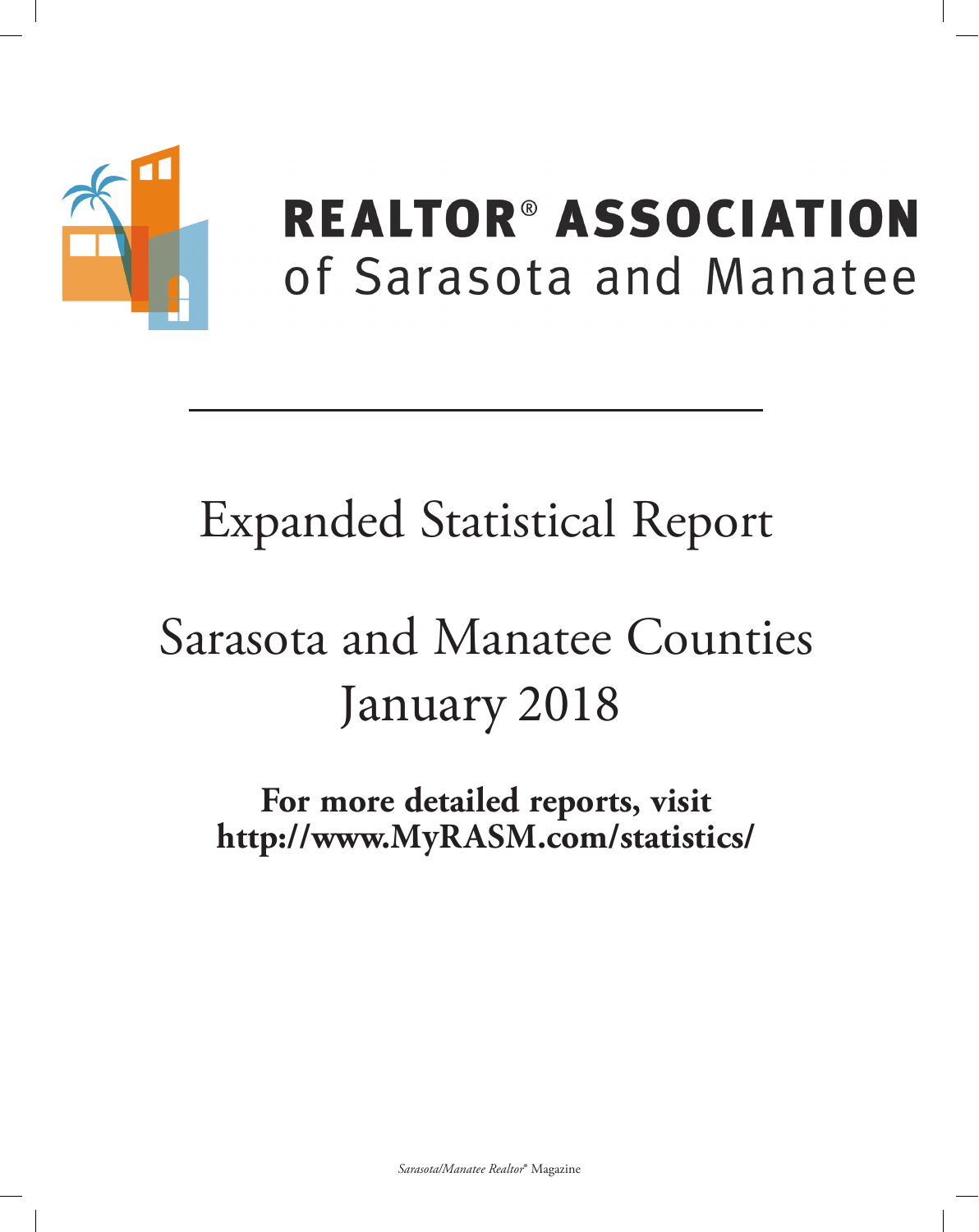#### Monthly Distressed Market - January 2018 Manatee County Single Family Homes



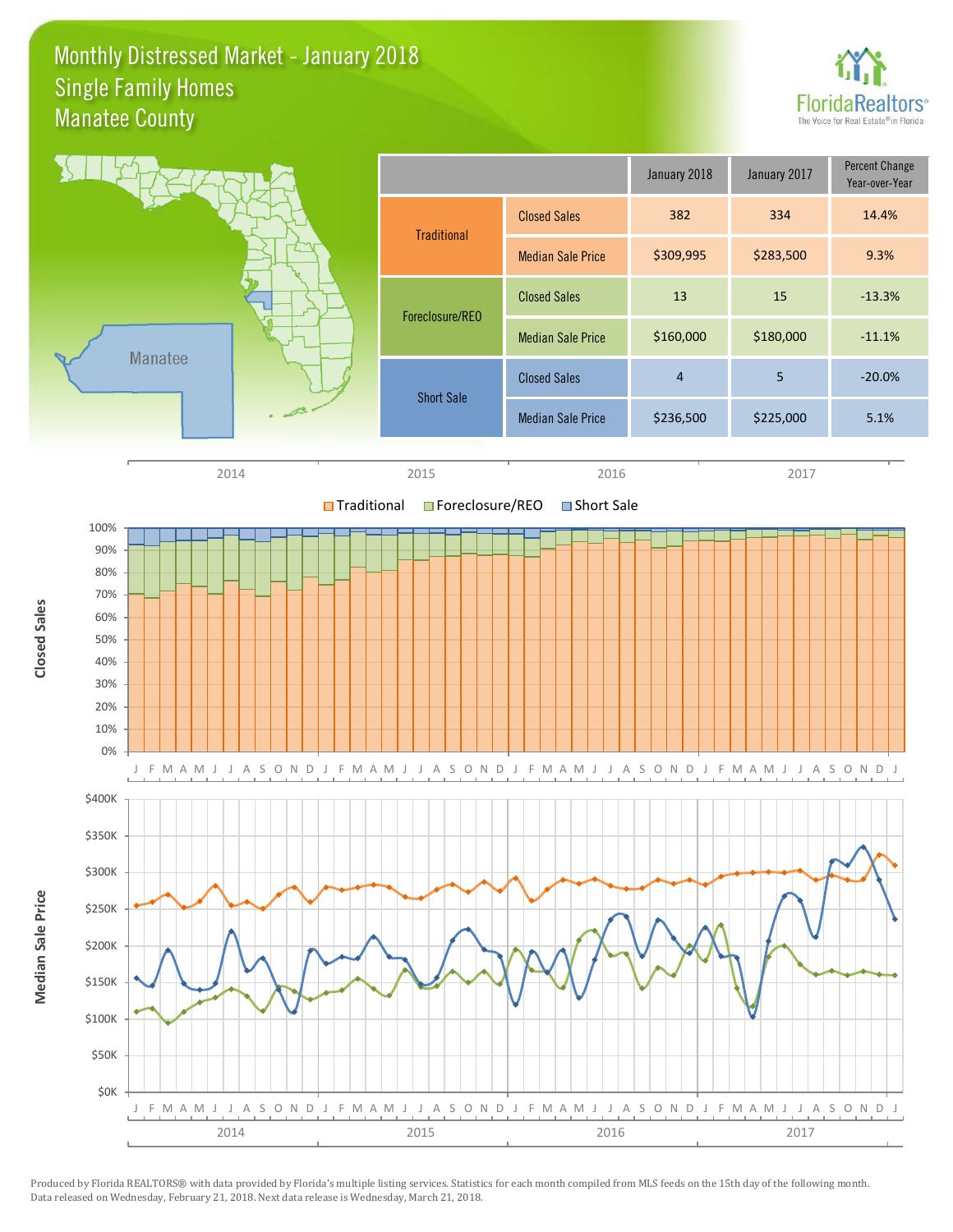#### Monthly Distressed Market - January 2018 Sarasota County Single Family Homes



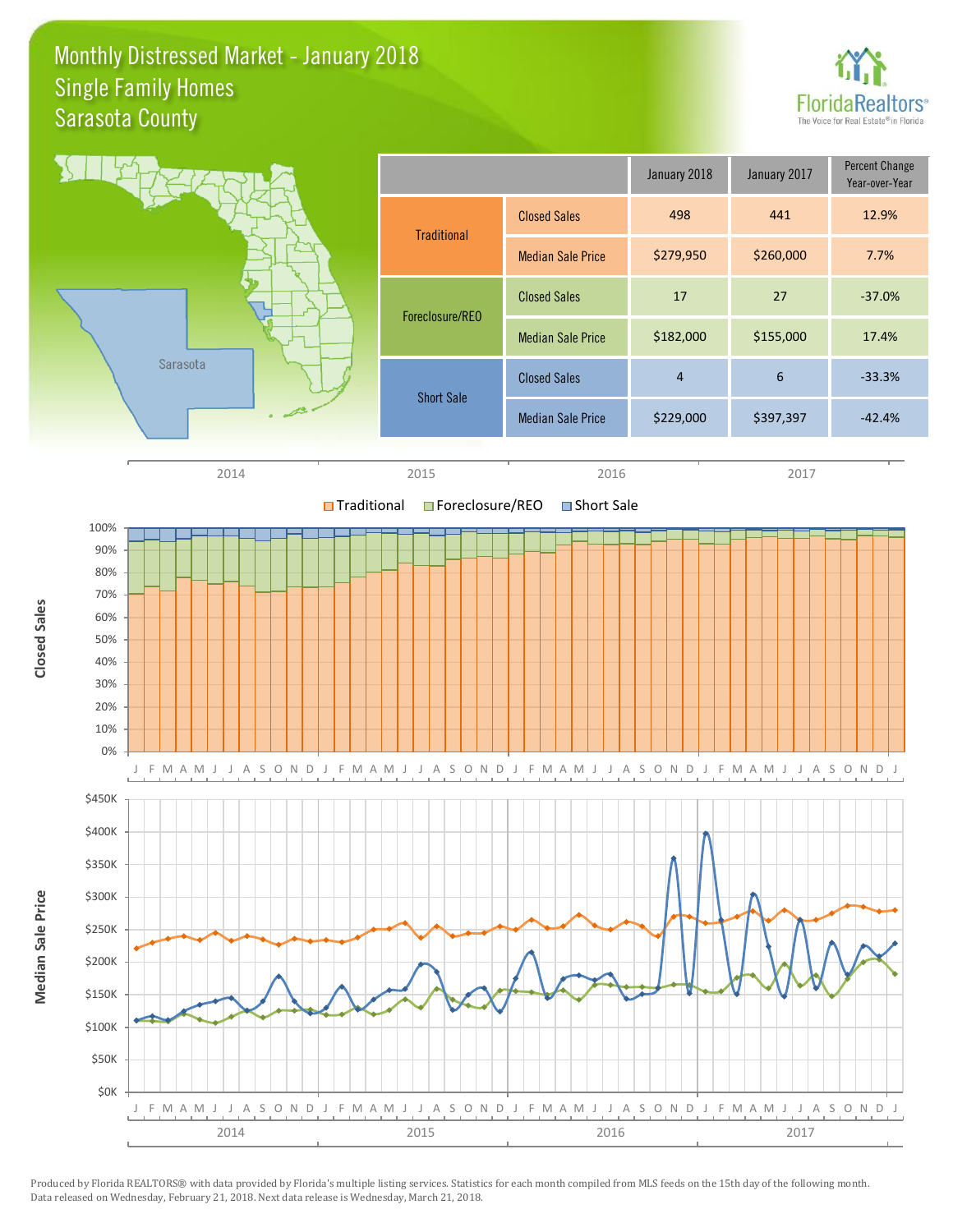#### Monthly Distressed Market - January 2018 Manatee County Townhouses and Condos